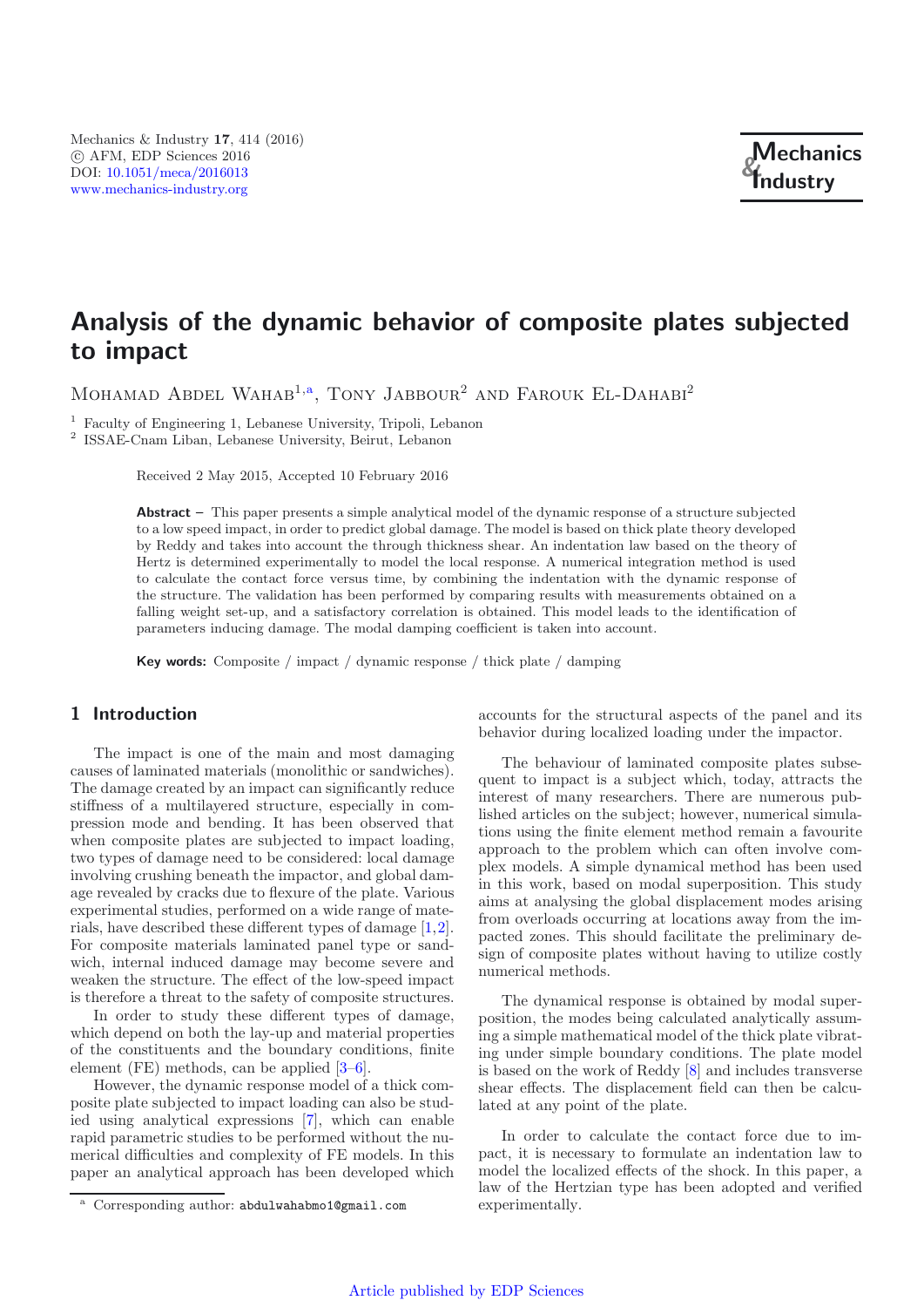# **List of symbols**

| a, b                   | dimensions of the plate                            |
|------------------------|----------------------------------------------------|
| $A_{ij}$               | membrane rigidity                                  |
| $B_{ij}$               | coupling rigidity (membrane-bending)               |
| $D_{ij}$               | shear-bending stiffness                            |
| $E_i, E$               | Young modulus                                      |
| F(t)                   | contact force                                      |
| $F_i$                  | value of the force during an interval of time      |
| $\mathfrak{g}$         | acceleration of gravity                            |
| $G_{ij},\,G$           | shear modulus                                      |
| $I_z, I$               | moment of inertia                                  |
| $k_z$                  | Hertzian coefficient                               |
| L                      | Lagrange                                           |
| $M_{nm}$               | generalized mass of mode $n, m$                    |
| m <sub>o</sub>         | mass of the impactor                               |
| $\mathcal{p}$          | transversal load                                   |
| R.                     | radius of the impactor                             |
| s(t)                   | displacement of the impactor                       |
| T                      | contact time                                       |
| $U_d$                  | energy of deformation                              |
| u, v                   | displacements of the mid plane                     |
| $V_d$                  | potential energy of the structure                  |
| $V_0$                  | velocity of the impactor before impact             |
| w                      | transverse displacement of the structure           |
| $\alpha$               | penetration                                        |
| $\xi_{nm}$             | generalized damping coefficient of the mode $n, m$ |
| $\varphi_x, \varphi_y$ | rotations of the normal                            |
| $\sigma_{ij}$          | stresses                                           |
| $\varepsilon_{ij}$     | strains                                            |
| $\nu_{ij}$             | Poisson's ratio                                    |
| $\rho$                 | density                                            |
| h                      | thickness                                          |
|                        |                                                    |

A numerical scheme makes it possible to integrate, with respect to time, the two mechanical phenomena, the local deformation and the response of the structure.

To validate the model, low energy impact tests were performed by dropping a rigid sphere of mass 10.9 kg onto composite sandwich panels at various impacting velocities. Laminates, formed of orthotropic symmetrical layers, are composite materials with long fibers and an organic matrix. A parametric study was then performed to study the influence of the dimensions of the plate and the mechanical properties of the material on the dynamic response.

## **2 Theory of thick laminated plates**

To study the vibrational motion of a thick composite structure, the elements of the theory of thick laminated plates needed to study the dynamic behavior are briefly presented.

The fundamental assumptions of the theory of thick plates are [\[9\]](#page-7-6):

**–** the plates are composed of a stack of parallel layers;

<span id="page-1-0"></span>



- **–** the thickness h is greater than 1/25th of the smaller side a (see Fig. [1\)](#page-1-0);
- **–** the elastic behavior for each layer is linear;
- **–** the shear stress is significant;
- **–** the displacements and deformations are small.

The stresses  $\sigma_{ij}$  must satisfy the following conditions on the upper and lower sides of the plate:

$$
\sigma_{xz}\left(x,y,\pm\frac{h}{2},t\right) = \sigma_{yz}\left(x,y,\pm\frac{h}{2},t\right) = 0 \qquad (1)
$$

$$
\sigma_{zz}\left(x,y,\frac{h}{2},t\right) = p^+(x,y,t)
$$

$$
\sigma_{zz}\left(x,y,-\frac{h}{2},t\right) = p^-(x,y,t) \qquad (2)
$$

where  $p^{\pm}(x, y, t)$  is the transverse load applied on the upper and lower faces of the structure.

In the case of a monolithic thick plate, according to Reddy [\[8](#page-7-5)], the displacement field has the following kinematics:

$$
\begin{cases}\nu(x, y, z, t) = u^{0}(x, y, t) + z\varphi_{x}(x, y, t) + z^{2}\theta_{x}(x, y, t) \\
+ z^{3}\psi_{x}(x, y, t) \\
v(x, y, z, t) = v^{0}(x, y, t) + z\varphi_{y}(x, y, t) + z^{2}\theta_{y}(x, y, t) \\
+ z^{3}\psi_{y}(x, y, t) \\
w(x, y, z, t) = w(x, y, t)\n\end{cases}
$$
\n(3)

where  $u^0$ ,  $v^0$  and w are, respectively, the displacements in the median plane and the transverse displacement of the structure, z is the vertical coordinate.

 $\varphi_x$  and  $\varphi_y$  are the components of the normal to the median plane along the axes  $x$  and  $y$  respectively. The functions  $\theta_x$ ,  $\theta_y$ ,  $\psi_x$ , and  $\psi_y$  can be determined by using conditions on the transverse shear stresses.

It is important at this point to recall that, according to Equation (1), the conditions on the constraints that need to be checked on the upper and lower sides of the plate, imply, thanks to the linear relationship between stress and strain, that the functions listed above have the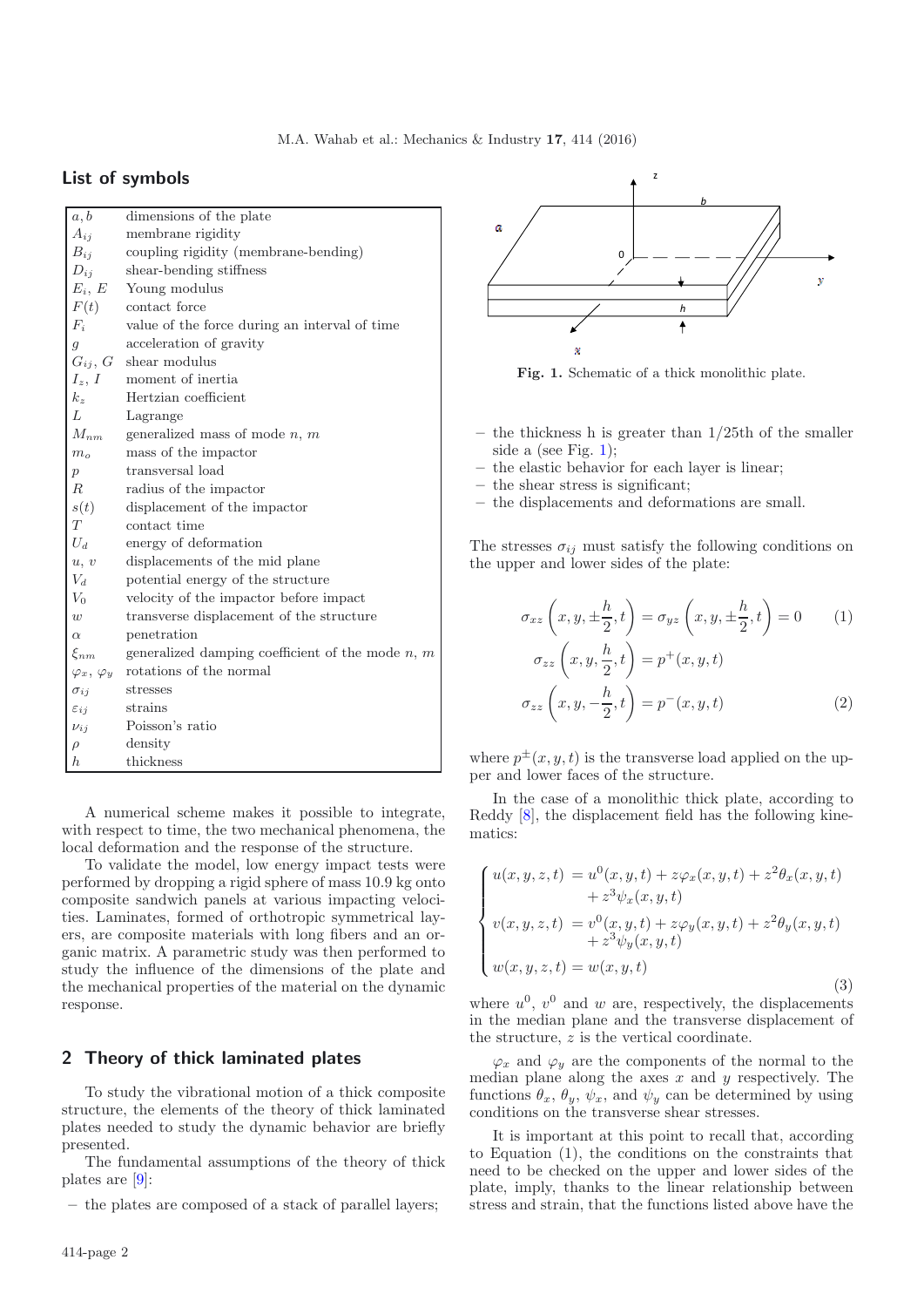following form:

$$
\theta_x = 0, \ \theta_y = 0, \ \psi_x = -\frac{4}{3h^2} \left( \frac{\partial w}{\partial x} + \phi_x \right)
$$
  
and 
$$
\psi_y = -\frac{4}{3h^2} \left( \frac{\partial w}{\partial y} + \phi_y \right)
$$
 (4)

Substituting Equation  $(4)$  in the Equation  $(3)$ , we obtain the form used for the displacement field:

$$
\begin{cases}\nu(x,y,z,t) = u^0(x,y,t) + z\phi_x(x,y,t) - \frac{4z^3}{3h^2} \left(\frac{\partial w}{\partial x} + \phi_x\right) \\
v(x,y,z,t) = v^0(x,y,t) + z\phi_y(x,y,t) - \frac{4z^3}{3h^2} \left(\frac{\partial w}{\partial y} + \phi_y\right) \\
w(x,y,z,t) = w(x,y,t)\n\end{cases}
$$
\n(5)

## **2.1 Strain field**

The strain field is deduced from the displacement field in Equation (5), thus we obtain

$$
\begin{cases}\n\varepsilon_{xx} = u^0_{\ ,x} + z\varphi_{x,x} - \frac{4z^3}{3h^2} \left( \frac{\partial^2 w}{\partial x^2} + \varphi_{x,x} \right) \\
\varepsilon_{yy} = v^0_{\ ,y} + z\varphi_{y,y} - \frac{4z^3}{3h^2} \left( \frac{\partial^2 w}{\partial y^2} + \varphi_{y,y} \right) \\
2\varepsilon_{xz} = \left( \varphi_x + \frac{\partial w}{\partial x} \right) \left( 1 - \frac{4z^2}{h^2} \right) \\
2\varepsilon_{yz} = \left( \varphi_y + \frac{\partial w}{\partial y} \right) \left( 1 - \frac{4z^2}{h^2} \right) \\
2\varepsilon_{xy} = u^0_{\ ,y} + v^0_{\ ,x} + z \left( \varphi_{x,y} + \varphi_{y,x} \right) \\
-\frac{4z^3}{3h^2} \left( 2\frac{\partial^2 w}{\partial x \partial y} + \varphi_{x,y} + \varphi_{y,x} \right)\n\end{cases} (6)
$$

#### **2.2 Stress field**

The behavior law for thick plates is expressed using the following equation:

$$
\begin{Bmatrix}\n\sigma_{xx} \\
\sigma_{yy} \\
\sigma_{yz} \\
\sigma_{xz} \\
\sigma_{xy}\n\end{Bmatrix} = \begin{bmatrix}\nQ_{11} & Q_{12} & 0 & 0 & Q_{16} \\
Q_{12} & Q_{22} & 0 & 0 & Q_{26} \\
0 & 0 & Q_{44} & Q_{45} & 0 \\
0 & 0 & Q_{54} & Q_{55} & 0 \\
Q_{16} & Q_{26} & 0 & 0 & Q_{66}\n\end{bmatrix} \begin{Bmatrix}\n\varepsilon_{xx} \\
\varepsilon_{yy} \\
\varepsilon_{yz} \\
\varepsilon_{xz} \\
\varepsilon_{xy}\n\end{Bmatrix} + \sigma_{zz} \begin{Bmatrix}\nR_1 \\
R_2 \\
0 \\
0 \\
0\n\end{Bmatrix}
$$
\n(7)

where the coefficients of stiffness of a thick laminate composed of n layers of the same properties are expressed as follows:

$$
R_i = \frac{C_{i3}}{C_{33}} \text{ for } i = 1, 2
$$

where  $C_{ij}$  are the stiffness coefficients of the material.

$$
Q_{ij} = C_{ij} - \frac{C_{i3}C_{3j}}{C_{33}} \quad \text{if } i, j = 1, 2, 6
$$
  
and  

$$
Q_{ij} = C_{ij} \quad \text{if } i, j = 4, 5
$$

These coefficients can be expressed if the layers have the direction of the principal axis:

$$
Q_{11} = \frac{E_1}{\Omega} \qquad Q_{22} = \frac{E_2}{\Omega} \qquad Q_{12} = \frac{\nu_{12} E_2}{\Omega} \qquad \Omega = 1 - \nu_{12} \nu_{21}
$$
  
\n
$$
Q_{44} = G_{23} \qquad Q_{55} = G_{13} \qquad Q_{66} = G_{12}
$$
  
\n
$$
R_1 = \frac{E_1}{E_3} \frac{(\nu_{31} + \nu_{12} \nu_{32})}{\Omega} \qquad R_2 = \frac{E_2}{E_3} \frac{(\nu_{32} + \nu_{12} \nu_{31})}{\Omega}
$$

## **2.3 Fundamental relations of the behavior of a laminate taking into account the transverse shear**

In the case of a thick plate, the fundamental equation of dynamic can be written as follows div $\sigma = \rho \ddot{U}$ . Thus we obtain a new system of equations

$$
\begin{cases}\nM_{x,x} + M_{xy,y} - Q_x = f_u \\
M_{xy,x} + M_{y,y} - Q_y = f_v \\
Q_{x,x} + Q_{y,y} - P_w = f_w\n\end{cases}
$$
\n(8)

where  $p_W = [\sigma_{zz}]_{-h}^{h/2}$  $-h/2$ 

$$
(M_x, M_y, M_{xy}) = \int_{-h/2}^{h/2} z(\sigma_{xx}, \sigma_{yy}, \sigma_{xy}) dz
$$
 (9)  

$$
(Q_x, Q_y) = \int_{-h/2}^{h/2} (\sigma_{xz}, \sigma_{yz}) dz
$$

and

$$
\left((f_u, f_v) = \int_{-h/2}^{h/2} \rho z \, (\ddot{u}, \ddot{v}) \, dz\right), \quad \left(f_w = \int_{-h/2}^{h/2} \rho \ddot{w} \, dz\right)
$$

 $\int$ <sub>−h/2</sub>

### **3 Analytical method**

From the theory of thick plates, we can establish an analytical method for the study of the dynamic response of a thick monolithic plate subjected to a low impact speed.

#### **3.1 Principle of the method**

The principle of the method is to develop an analytical solution based on models compatible with the studied mechanical phenomena, ensuring the boundary conditions of shear stress on the upper and lower faces.

It is therefore necessary to:

- **–** build a cinematically admissible displacement field satisfying the boundary conditions;
- **–** establish a system of partial differential equations derived from the integration of local equilibrium equations through the thickness to obtain  $(u, v, w)$ ;
- **–** make an energy balance from the formulations based on the displacement field.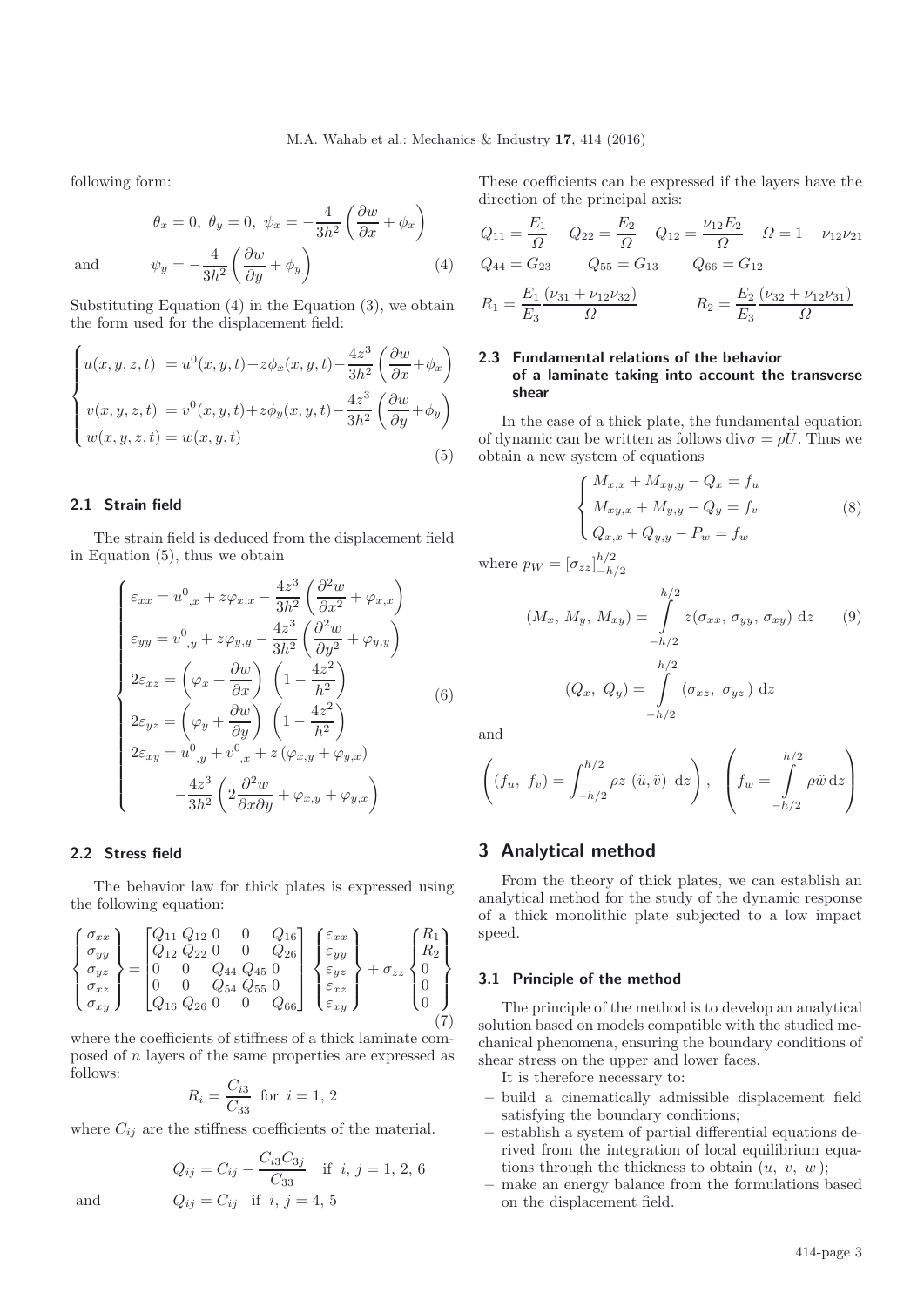

**Fig. 2.** Composite plate subjected to a transverse load.

#### **3.2 Dynamic response**

We consider the case of a rectangular orthotropic thick plate simply supported and subjected to a transverse load applied to its mean plane.

The following boundary conditions on the lateral faces of the plate are considered [\[10](#page-7-7)]:

For 
$$
\begin{cases} x = -\frac{a}{2} \\ x = \frac{a}{2} \end{cases} \qquad \begin{cases} w = 0 \\ \varphi_y = 0 \\ M_x = 0 \end{cases}
$$
 (10)

For 
$$
\begin{cases} y = -\frac{b}{2} \\ y = \frac{b}{2} \end{cases} \qquad \begin{cases} w = 0 \\ \varphi_x = 0 \\ M_y = 0 \end{cases}
$$
 (11)

An elementary load applied to the upper face  $\frac{h}{2}$  is considered following the boundary conditions given in Equations  $(1)$  and  $(2)$ 

$$
\sigma_{xz}\left(x,y,\pm\frac{h}{2},t\right) = \sigma_{yz}\left(x,y,\pm\frac{h}{2},t\right) = 0
$$
  
\n
$$
\sigma_{zz}\left(x,y,\frac{h}{2},t\right) = p^+(x,y,t)
$$
  
\n
$$
\sigma_{zz}\left(x,y,-\frac{h}{2},t\right) = 0
$$
\n(12)

## **3.3 Calculation of the transverse displacement of the plate**

The dynamic response, of an orthotropic symmetrical rectangular plate subject to a concentrated transverse load at a point  $(x_0, y_0)$ , is determined from a modal decomposition. Vertical displacements and external mechanical stresses are expressed in the form of double Fourier series under the assumption of a common base space

$$
\begin{bmatrix} w(x, y, t) \\ p(x, y, t) \end{bmatrix} = \sum_{1}^{\infty} \sum_{1}^{\infty} \begin{bmatrix} q_{nm}(t) g_{nm}^{3}(x, y) \\ p_{nm}(t) g_{nm}^{3}(x, y) \end{bmatrix}
$$
 (13)

Normal rotations can be expressed in function of two other bases

$$
\varphi_{\beta}(x, y, t) = \sum_{n=1}^{\infty} \sum_{m=1}^{\infty} a_{nm}^{\beta}(t) g_{nm}^{\beta}(x, y)
$$
 (14)

The  $g_{nm}^i(x, y)$ ,  $i = 1, 2, 3$  are known functions which satisfy the boundary conditions.

The modal decomposition of the external force is used to identify the coefficients  $p_{nm}(t)$ . It remains to be identified  $a_{nm}^1(t)$ ,  $a_{nm}^2(t)$  and  $q_{nm}(t)$ . These parameters can be calculated from the equilibrium Equations (8). To do this, we use the Lagrange equation of equilibrium

$$
L = E_C - V_d \quad \text{and} \quad \frac{\mathrm{d}}{\mathrm{d}t} \frac{\partial L}{\partial \dot{q}_{nm}} - \frac{\partial L}{\partial q_{nm}} = 0 \tag{15}
$$

where  $V_d$  and  $E_c$  are respectively the potential and the kinetic energies.  $V_d$  and  $E_c$  are given by the following expressions

• 
$$
E_C = \frac{1}{2} \int_A \rho_S \left(\frac{\partial w}{\partial t}\right)^2 dx dy = \sum_n \sum_m M_{nm} \dot{q}_{nm}^2
$$
  
where  $M$  is the generalized model space with

where  $M_{nm}$  is the generalized modal mass with

$$
M_{nm} = \rho_S \int\limits_0^a \int\limits_0^b (g_{nm}^3)^2 dx dy
$$

•  $V_d = U_d - T_i$ where  $U_d = \frac{1}{2} \int_V \sigma^T \varepsilon dV$  is the energy of deformation and  $T_i = \int_A p(x, y, t) w(x, y, t) dxdy$  is the work of the force of impact.

We solve the problem of a concentrated load

$$
p(x, y, t) = F(t) \, \delta(x - x_0) \, \delta(y - y_0)
$$

Lagrange's theorem leads to a differential equation of second order

$$
\ddot{q}_{nm} + 2\xi_{nm}\omega_{nm}\dot{q}_{nm} = \frac{g_{nm}^3(x_0, y_0) F(t)}{M_{nm}} \qquad (16)
$$

whose solution is

$$
q_{nm}(t) = \frac{g_{nm}^3(x_0, y_0)}{\varpi_{nm} M_{nm}} \int_0^t e^{(-\xi_{nm} \omega_{nm}(t-\tau))} \times F(\tau) \sin(\varpi_{nm}(t-\tau)) d\tau
$$
 (17)

 $\overline{\omega}_{nm}$  is the damped pulse with  $\overline{\omega}_{nm} = \omega_{nm} \sqrt{1 - \xi_{nm}^2}$ .

 $\xi_{nm}$  is critical damping coefficient, which takes into account both the elasticity of the material and the nonlinearity of the supports.

Accordingly, by referring the expression (17) in Equation (13), the response of the plate by modal superposition is reconstructed. The transverse displacement of the plate is given by

$$
w(x, y, t) = \sum_{n=1}^{\infty} \sum_{m=1}^{\infty} \frac{g_{nm}^3(x_0, y_0)}{\varpi_{nm} M_{nm}}
$$
  

$$
\times \int_{0}^{t} e^{(-\xi_{nm} \omega_{nm}(t-\tau))} F(\tau) \sin(\varpi_{nm}(t-\tau)) d\tau
$$
 (18)

where the natural frequencies can be determined experimentally or calculated from the fundamental equations of the thick monolithic plate.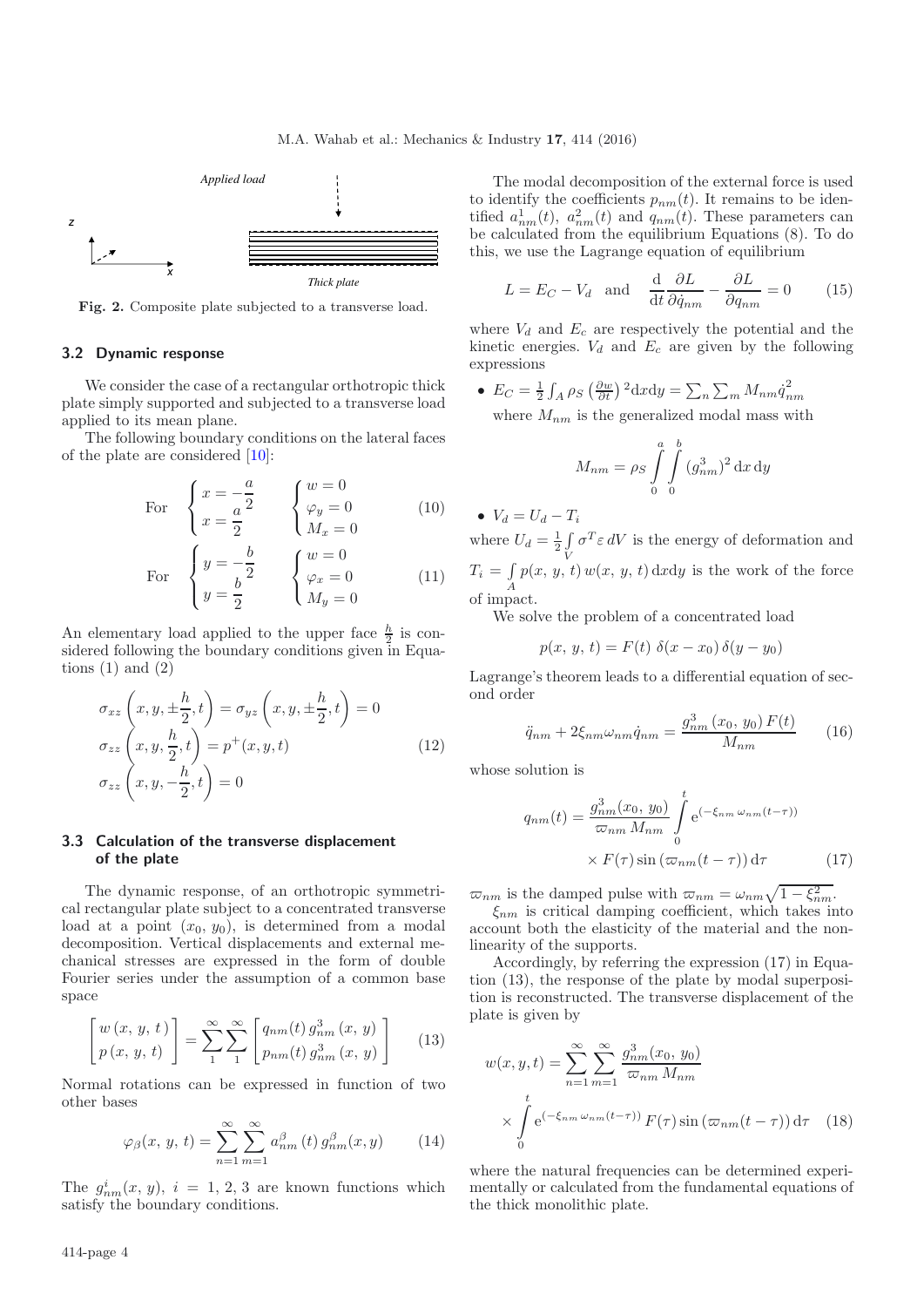For the determination of natural frequencies, the following characteristic polynomial is used:

$$
\det[K_{nm} - \omega_{nm}^2 M_{nm}] = 0 \tag{19}
$$

where the elements of the matrices are given in the Appendix.

## **3.4 Application**

In the case of a thick monolithic plate simply supported, the vertical displacement and rotations are expressed by Equations (10) and (11):

$$
\begin{cases}\nw(x, y, t) = \sum_{n=1}^{\infty} \sum_{m=1}^{\infty} q_{nm}(t) \sin\left(n\pi \frac{x}{a}\right) \sin\left(m\pi \frac{y}{b}\right) \\
\varphi_x(x, y, t) = \sum_{n=1}^{\infty} \sum_{m=1}^{\infty} a_{nm}^1(t) \cos\left(n\pi \frac{x}{a}\right) \sin\left(m\pi \frac{y}{b}\right) \\
\varphi_y(x, y, t) = \sum_{n=1}^{\infty} \sum_{m=1}^{\infty} a_{nm}^2(t) \sin\left(n\pi \frac{x}{a}\right) \cos\left(m\pi \frac{y}{b}\right)\n\end{cases}
$$
\n(20)

where the parameters  $a_{nm}^1(t)$  and  $a_{nm}^2(t)$  are given by

$$
\begin{cases}\na_{nm}^1(t) = \frac{k_{12}k_{23} - k_{13}k_{22}}{k_{11}k_{22} - k_{12}^2} q_{mn}(t) \\
a_{nm}^2(t) = \frac{k_{12}k_{13} - k_{23}k_{11}}{k_{11}k_{22} - k_{12}^2} q_{mn}(t)\n\end{cases} \tag{21}
$$

where the terms  $k_{ij}$  are developed in the Appendix.

Substituting Equation (21) in Equation (20), the transverse displacement and rotations can be written

$$
\begin{pmatrix}\nw(x, y, t) &= \frac{4}{ab\rho s} \\
\times \sum_{n=1}^{\infty} \sum_{m=1}^{\infty} \sin\left(n\pi \frac{x}{a}\right) \sin\left(m\pi \frac{y}{b}\right) \\
\times \frac{\sin\left(n\pi \frac{x_0}{a}\right) \sin\left(m\pi \frac{y_0}{b}\right)}{\pi_{nm}} \\
\times \int_{0}^{t} e^{(-\xi_{nm}\omega_{nm}(t-\tau))} F(\tau) \sin\left(\omega_{nm}(t-\tau)\right) d\tau \\
\varphi_x(x, y, t) &= \sum_{n=1}^{\infty} \sum_{m=1}^{\infty} a_{nm}^1(t) \sin\left(n\pi \frac{x}{a}\right) \cos\left(m\pi \frac{y}{b}\right) \\
\varphi_y(x, y, t) &= \sum_{n=1}^{\infty} \sum_{m=1}^{\infty} a_{nm}^2(t) \cos\left(n\pi \frac{x}{a}\right) \sin\left(m\pi \frac{y}{b}\right)\n\end{pmatrix}
$$
\n(22)

The natural frequencies are equal to

$$
\omega_{nm}^2 = \frac{1}{\rho_S}
$$
  
 
$$
\times \left[ k_{33} + \frac{k_{13}(k_{12}k_{23} - k_{13}k_{22})}{k_{11}k_{22} - k_{12}^2} + \frac{k_{23}(k_{12}k_{13} - k_{11}k_{23})}{k_{11}k_{22} - k_{12}^2} \right]
$$
(23)



**Fig. 3.** Example of configuration of a falling weight.

#### **3.5 Localized loading**

To simulate shock experiments on falling weight machine, the excitement is assumed to be vertical and located in the center of the plate  $(x_0, y_0)$ . The applied load is developed using a double Fourier series

$$
p(x, y, t) = \sum_{n=1}^{\infty} \sum_{m=1}^{\infty} p_{mn}(t) \sin\left(n\pi \frac{x}{a}\right) \sin\left(m\pi \frac{y}{b}\right) (24)
$$

where

$$
p_{nm} = \frac{4}{ab} \int_{0}^{a} \int_{0}^{b} p_{mn}(t) \sin\left(n\pi \frac{x}{a}\right) \sin\left(m\pi \frac{y}{b}\right)
$$

By substituting  $p_{mn}$  by its value in Equation (24),  $p(x, y, t)$  (for the case of a localized loading) can be expressed as

$$
p(x, y, t) = \sum_{n=1}^{\infty} \sum_{m=1}^{\infty} \frac{4F(t)}{ab} \sin\left(n\pi \frac{x_0}{a}\right)
$$

$$
\times \sin\left(m\pi \frac{y_0}{b}\right) \sin\left(n\pi \frac{x}{a}\right) \sin\left(m\pi \frac{y}{b}\right) \quad (25)
$$

## **4 Contact force**

Consider two bodies that will collide, one is elastic and the other rigid. As part of the study of the impact behavior of a thick monolithic plate, the contact is modeled by the Hertz law [Lee 93]

This contact law (sphere on plane), is of the type

$$
F = k_h(\alpha)^{3/2} \tag{26}
$$

where  $F$  is the contact force during impact and  $k_h$  is the hertzian coefficient which depends on the elastic properties of two bodies. This coefficient can be experimentally determined by a quasi-static loading test. The penetration  $\alpha$  is given by

$$
\alpha(t) = s(t) - w(x_0, y_0, t) \tag{27}
$$

where  $s(t)$  represents the displacement of the impactor, and  $w(x_0, y_0, t)$  the transverse displacement of the structure at the point of impact.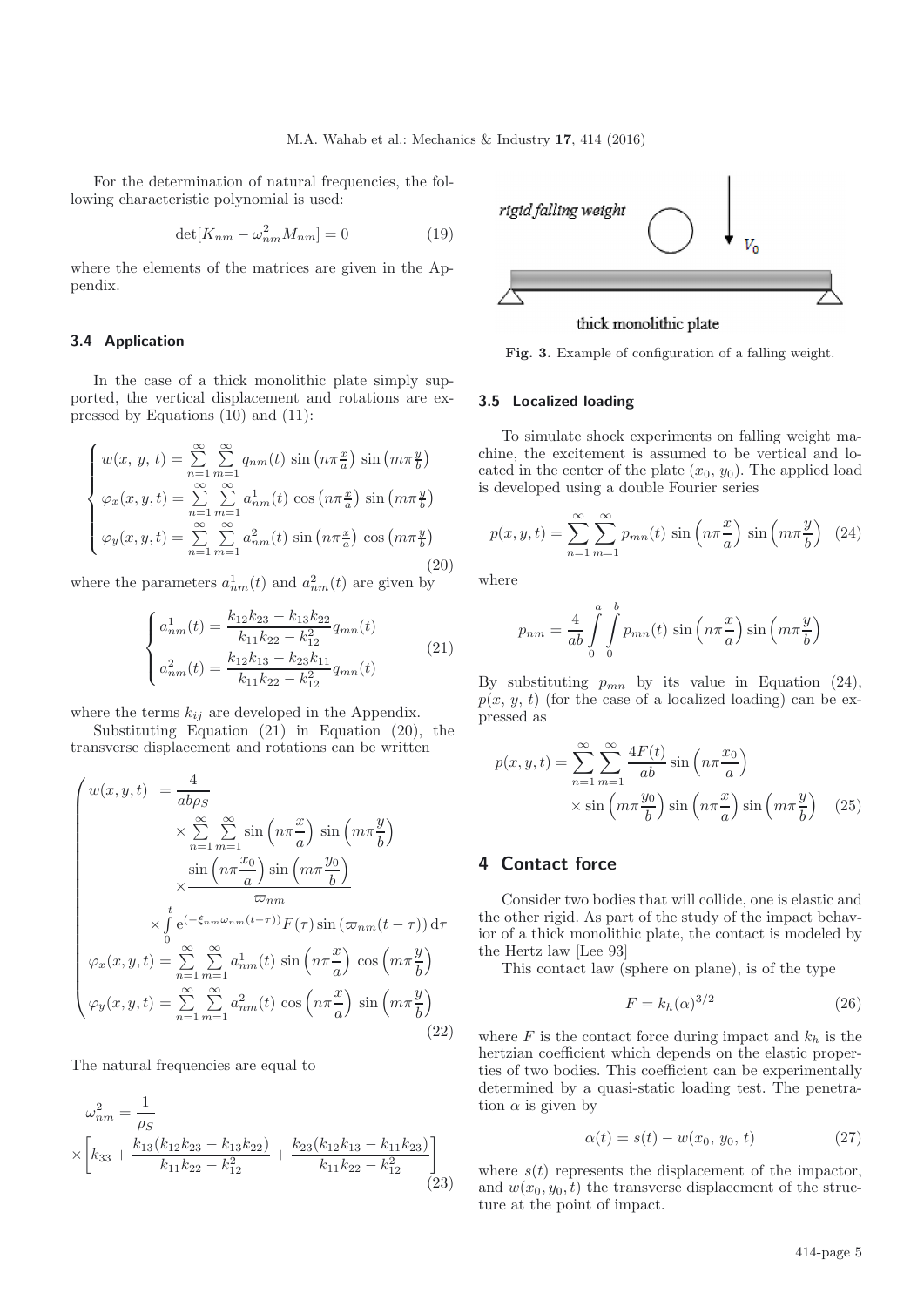<span id="page-5-0"></span>

Fig. 4. Shock algorithm using an iterative method.

The transverse displacement of the impactor is given by

$$
s(t) = V_0 t - \frac{1}{m_0} \int_{0}^{t} F(\tau)(\tau - t) d\tau
$$
 (28)

where  $V_0$  is the velocity of the impactor before impact and  $m_0$  the mass of the impactor.

By referring Equations (18) and (28) in Equation (27), a new expression appears:

$$
\left(\frac{F}{k_h}\right)^{2/3} = V_0 t - \frac{1}{m_0} \int_0^t F(\tau)(\tau - t) d\tau \n- \sum_{n=1}^{\infty} \sum_{m=1}^{\infty} \frac{g_{nm}^3(x_0, y_0)}{\varpi_{nm} M_{nm}} \n\times \int_0^t e^{(-\xi_{nm}\omega_{nm}(t-\tau))} F(\tau) \sin\left(\varpi_{nm}(t-\tau)\right) d\tau
$$
\n(29)

This nonlinear integral equation obtained can be solved by a numerical method. Reference may be made to the work of Sun and Chattopadhyay [\[13\]](#page-7-8) using an explicit method with increments of time. Calculating the contact force provides transverse movement of the plate by application of Equation (29). The used algorithm is shown in Figure [4.](#page-5-0)

We were led to develop numerical simulation of the dynamic response, taking into account the damping in the model. This comes from the viscoelasticity of the material or the loss of energy at the supports (poor quality of the installation, matting at the supports, etc.). In the procedure of calculation of the contact force (see Fig. [4\)](#page-5-0), we use the following algorithm.

The first time step  $F_1$  is calculated from  $V_0$ .

$$
F_1 = k_h (V_0 \delta \tau)^{3/2}
$$

At time i,  $F_i$  is calculated from  $V_{(i-1)}$  and  $F_{(i-1)}$ .

$$
(F_i/k_h)^{2/3} = V_{(i-1)}\delta\tau - \frac{1}{m_0} \sum_{j=0}^{i-1} F_j \delta\tau^2 \frac{(2i-2j-1)}{2}
$$

$$
-\sum_n \sum_m \frac{4(g_{nm}^3(x_0, y_0))^2}{(ab\rho h \varpi_{nm}^2)} \sum_{j=0}^{i-1} (f_1(j, i) - f_2(j, i))
$$

<span id="page-5-1"></span>**Table 1.** Characteristics of the plates.

| Properties      | Average value                | Obtained by               |
|-----------------|------------------------------|---------------------------|
| Density         | $1600 \text{ kg/m}^3$        | Weighing                  |
|                 | $E_1 = E_2 = 14$ GPa         | Static test               |
| Young's modulus | $E_3 = 8$ GPa                | Ultrasonic<br>measurement |
| Shear modulus   | $G_{12} = G_{13} = 4$ GPa    | Static test               |
| Poisson's ratio | $\nu_{12} = \nu_{32} = 0.25$ | Static test               |
| Thickness       | $14.5 \text{ mm}$            | Average of                |
|                 |                              | measurements              |

Length of the plate:  $a = 0.3$  m, width of the plate:  $b = 0.3$  m.

where

$$
f_1(j,i) = e^{(-\omega_{nm}\xi_{nm}(i-j-1))}\delta \tau F_j[\cos(\varpi_{nm}(i-j-1)\delta \tau
$$

$$
+\xi_{nm}\sin((\varpi_{nm}(i-j-1)\delta \tau])
$$

$$
f_2(j,i) = e^{(-\omega_{nm}\xi_{nm}(i-j))}\delta \tau F_j[\cos(\varpi_{nm}(i-j)\delta \tau
$$

$$
+\xi_{nm}\sin((\varpi_{nm}(i-j)\delta \tau])
$$

The iterations are continued until an N such that  $F = 0$ . So  $N d\tau$  is the contact time.

#### **5 Results**

#### **5.1 Dynamic analysis of a thick monolithic plate**

We propose to examine in detail the dynamic behavior of a rectangular monolithic plate  $(300 \times 300 \times 15 \text{ mm})$  of composite material simply supported on four sides, with 12 identical glass fiber plies (a ply is formed by a layer of tissue  $0/90$  of 500 g/m<sup>2</sup> and a layer of 300 g/m<sup>2</sup>) in a polyester resin. This plate is subjected to the impact of a rigid sphere falling from a variable height ranging from 0.25 m to 2 m. The geometrical characteristics of the plate and the material properties are given in Table [1.](#page-5-1)

The steel impactor properties are: mass  $m_0 = 10.9$  kg, radius:  $R = 50$  mm. The coefficient of penetration is obtained by a quasi-static loading test:  $k_h$  = 2.2  $\times$  $10^8$  N/m<sup>1.5</sup>.

Figures [5](#page-6-0) and [6](#page-6-1) show that the results obtained with the approach developed here are similar to those obtained by the experiment (10% difference of the force and displacement). Better correlation could be obtained by varying parameters such as stiffness crushing from these trials.

The comparative study of Tables [2](#page-6-2) and [3](#page-6-3) shows that the calculation results are close to the measured values. For displacement, the error is of the order of 5%.

## **6 Conclusion**

The purpose of this work was to develop a simple analytical model for the simulation of the dynamic response of a structure subjected to a low-speed impact, to predict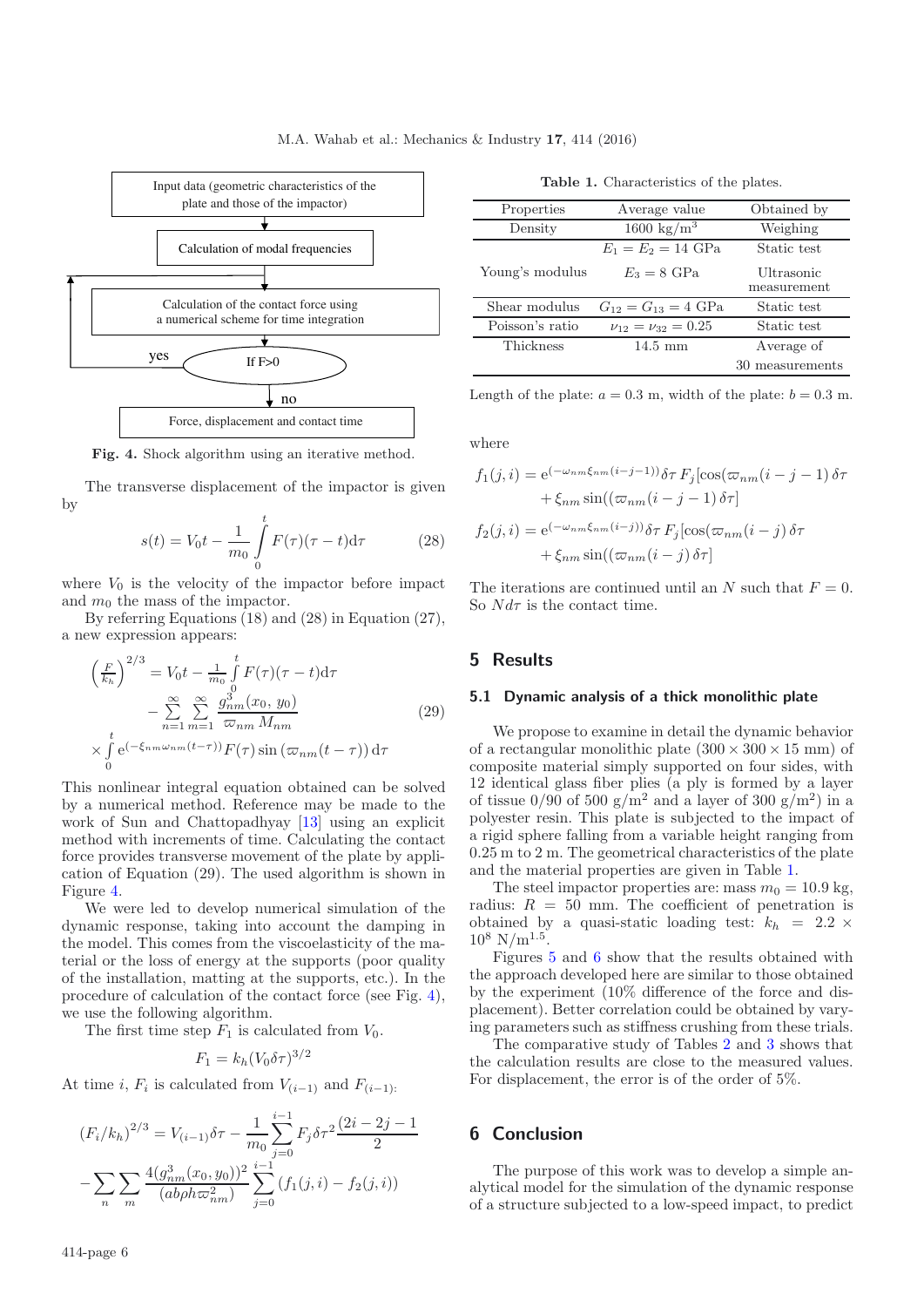<span id="page-6-0"></span>

**Fig. 5.** Comparison between theoretical and experimental results of the force of contact.

<span id="page-6-2"></span><span id="page-6-1"></span>

**Fig. 6.** Displacement of the thick plate with time obtained by experiment and by the analytical method by modal superposition with 4 modes taken into account in the calculation for a damping  $\xi_{nm} = 10\%.$ 

**Table 2.** Contact force  $(\times 10^4(N))$  at the center of the thick plate for 10.9 kg.

| Height(m)            |          | 1.5       | 1.75      |
|----------------------|----------|-----------|-----------|
| Prediction/measuring | 1.7/1.8  | 2.15/1.95 | 2.33/2.50 |
| relative error       | $-5.8\%$ | $9.3\%$   | $-7.2\%$  |

the initiation of a global damage. This model was developed from the theory of anisotropic elastic thick plates based on an approach which takes into account the transverse shear.

The dynamic modal acceleration approach allows very significantly reduction of the number of modes to be considered by first integrating the static solution.

The developed method was validated by a double comparison, experiments with falling weight machines and with a semi-analytical energy model. The results are in good agreement with regard to the vertical displacement, the contact force and the duration of contact. These comparisons have highlighted the importance of damping due to boundary conditions at supports.

The result of our work can be used to predict the transverse shear deformation in the core of a sandwich plate to apply a failure criterion that will predict the occurrence of damage due to impact.

<span id="page-6-3"></span>**Table 3.** Displacement (mm) at the center of the thick plate for 10.9 kg.

| Height $(m)$         |          | 1.5       | 1.75    |
|----------------------|----------|-----------|---------|
| Prediction/measuring | 9.5/9.9  | 12.5/11.5 | 13/11.8 |
| relative error       | $-4.2\%$ | 8%        | $9.2\%$ |

# **Appendix**

The elements of the stiffness matrix (9, 12) are defined, as following:

$$
k_{11} = D_{11}\alpha_1^2 + D_{66}\beta_1^2 + A_{55} - \frac{4}{h^2}D_{55}
$$
  
\n
$$
- \frac{4}{h^2}(F_{11}\alpha_1^2 + F_{66}\beta_1^2) - (\overline{D_{55}} - \frac{4}{3h^2}\overline{F_{55}}) \alpha_1^2
$$
  
\n
$$
k_{12} = (D_{12}\alpha_1^2 + D_{66}\beta_1^2 + A_{55} - \frac{4}{3h^2}(F_{11} - F_{66})
$$
  
\n
$$
- \frac{4}{3h^2}(F_{11} - F_{66}) - (\overline{D}_{55} - \frac{4}{3h^2}\overline{F}_{55}) \alpha_1 \beta_1
$$
  
\n
$$
k_{13} = (A_{55} - \frac{4}{h^2}D_{55}) \alpha_1
$$
  
\n
$$
- \frac{4}{3h^2}[F_{11}\alpha_1^3 - (F_{11} + 2F_{66}) - F_{66}) \alpha_1 \beta_1^2]
$$
  
\n
$$
k_{22} = D_{22}\beta_1^2 + D_{66}\alpha_1^2 + A_{55} - \frac{4}{h^2}D_{44}
$$
  
\n
$$
- \frac{4}{h^2}(F_{22}\beta_1^2 + F_{66}\alpha_1^2) - (\overline{D}_{44} - \frac{4}{3h^2}\overline{F}_{44}) \beta_1^2
$$
  
\n
$$
k_{23} = (A_{44} - \frac{4}{h^2}D_{44}) \beta_1 - \frac{4}{3h^2}
$$
  
\n
$$
\times [F_{22}\beta_1^3 - (F_{12} + 2F_{66}) - F_{66}) \beta_1 \alpha_1^2]
$$
  
\n
$$
- (\overline{D}_{44} - \frac{4}{3h^2}D_{44}) \beta_1^3 - (\overline{D}_{55} - \frac{4}{3h^2}\overline{F}_{55}) \alpha_1 \beta_1^2
$$
  
\n
$$
k_{33} = (A_{55} - \frac{4}{h^2}D_{55}) \alpha_1^2 - (A_{44} - \frac{4
$$

With  $\alpha_1 = n \frac{\pi}{a}$  and  $\beta_1 = m \frac{\pi}{a}$ 

$$
A_{ij}, D_{ij} = \int_{-h/2}^{h/2} Q_{ij}(1, z^2) dz \text{ for } i, j = 1 \text{ to } 6
$$
  

$$
F_{ij} = \int_{-h/2}^{h/2} Q_{ij}(z^4) dz \text{ for } i, j = 1, 2, 6
$$
  

$$
\overline{D}_{44}, \overline{F}_{44} = \int_{-h/2}^{h/2} Q_{44} R_1(z^2, z^4) dz
$$
  

$$
\overline{D}_{55}, \overline{F}_{55} = \int_{-h/2}^{h/2} Q_{55} R_2(z^2, z^4) dz
$$